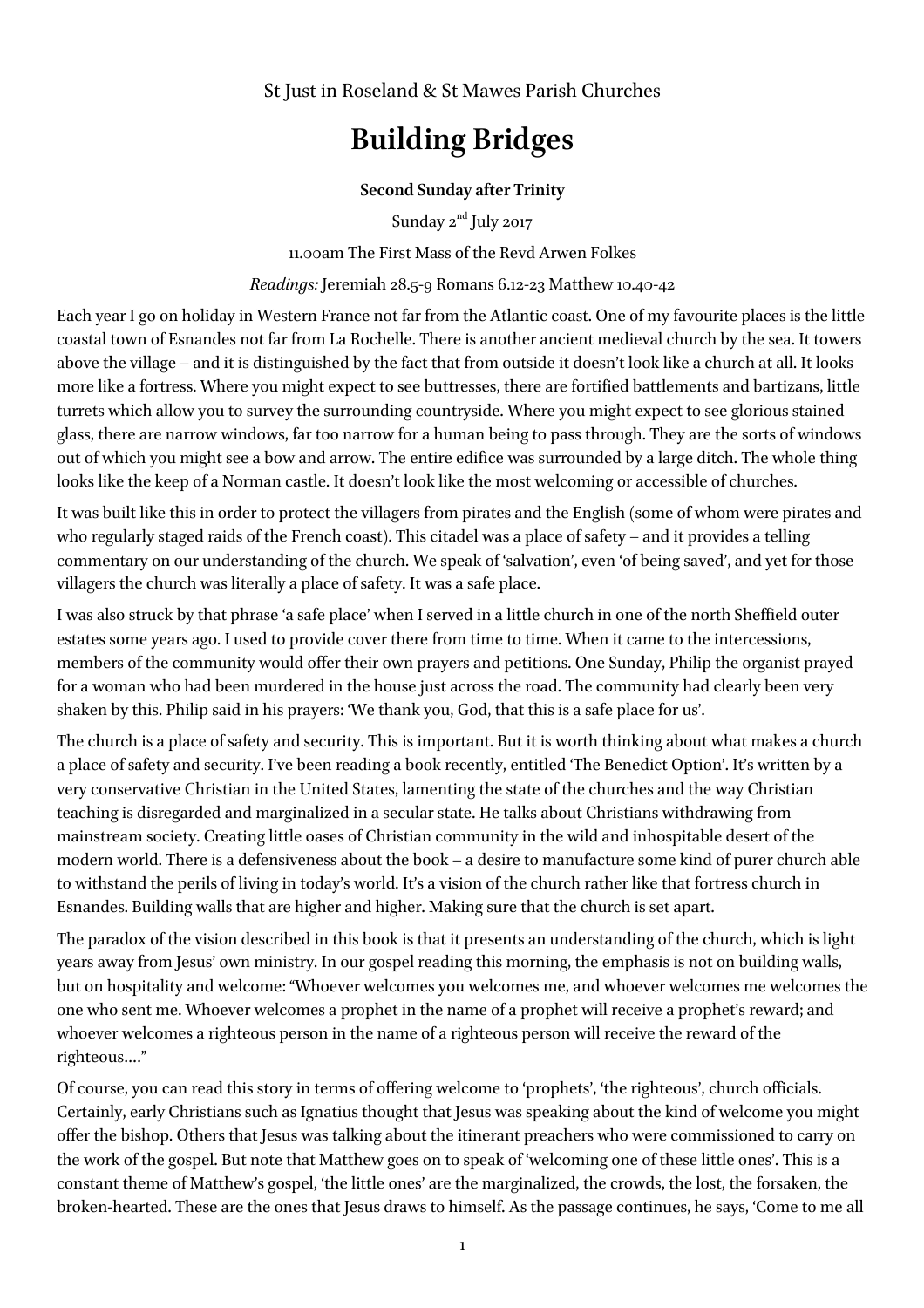who are weary and heavy-laden, and I will give you rest…' That doesn't sound like someone intent on building walls. This doesn't sound like someone intent on establishing a fortress or a citadel – but a church which is open and welcoming, and ready to offer compassion and hospitality to those who enter. That little church in Sheffield, that 'safe space' which I described a moment ago was open to the local community every day. It provided the home for a mental health charity. The work was challenging, underfunded, and it was often difficult to shake off the stigma around mental health issues, but it was a 'safe space' because – paradoxically - people had taken the trouble to build bridges rather than walls.

Today is a special celebration because this is the first occasion at which Arwen will preside at the Lord's Supper, the Holy Communion. She is now a priest - and I want to invite you to reflect on what it means to be a priest. One of the old Latin words for a priest is 'pontifex'. It's a word which literally means 'bridge-builder'. A priest is called to build bridges. A priest is called to be an agent of reconciliation, an ambassador for Christ, one who seeks to draw together a community. Part of the role of a parish priest is to build partnerships with the local community. And yet, we should never forget that at the heart of this ministry is God's extraordinary gift of love and forgiveness revealed in his Son Jesus Christ.

Yesterday we shared in the joy that Arwen is now a priest of the church of God. This marks the culmination of many years of discernment and preparation. And you might be forgiven for imagining that Arwen has finally arrived. But one of the things that I want to say today is that what happened in Truro Cathedral yesterday, what is happening today, only marks a beginning - because 'building bridges' takes time. Ordination is not about one single moment in the life of a priest. There is something in the life and ministry of a priest which is about the hallowing of time – and this involves a patient waiting. Amidst the baptisms and weddings and church fetes and funerals and PCCs and those endless cups of tea, the priest listens and waits, straining to glimpse the signs of the kingdom of God, longing to see the promise of salvation, yearning for an intimation of God's presence.

And one of the places where I think that a priest becomes most acutely aware of that ambiguous temporal dimension is in moments of prayer. There is a wonderful poem by the Welsh priest-poet, R S Thomas. The title is 'Kneeling':

Moments of great calm, Kneeling before an altar Of wood in a stone church In summer, waiting for the God To speak: the air a staircase For silence; the sun's light Ringing me, as though I acted A great role. And the audiences Still; all that close throng Of spirits waiting, as I, For the message. Prompt me, God;

But not yet. When I speak, Though it be you who speak Through me, something is lost. The meaning is in the waiting.

Thomas is describing the experience of prayer. And one of the things that R S Thomas captures beautifully is the idea that the words we use, even in prayer can never bring about a simple resolution of the complexities and the paradoxes of human experience – as if we can say, 'so that's all sorted then'. We falter sometimes in finding the right words, but then we discover that 'the meaning is in the waiting….' The meaning lies in inhabiting that space between the penultimate and the ultimate, between the temporal and the eternal, between memory and hope.